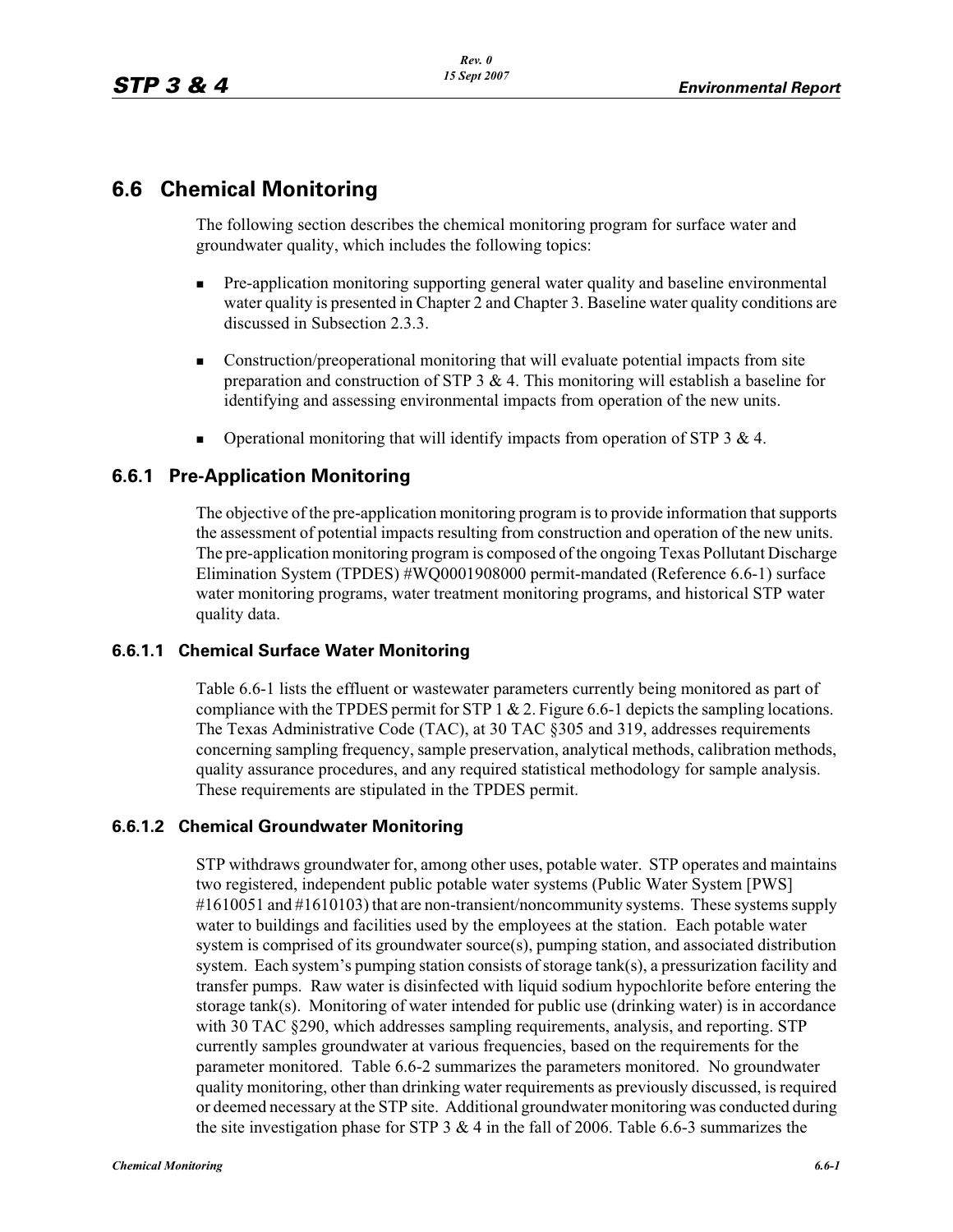monitoring locations and monitored parameters. Figure 6.6-2 depicts the sampling locations. Subsection 2.3.3 discusses the results of the groundwater and effluent or wastewater quality monitoring.

#### **6.6.1.3 Chemical Storm Water Monitoring**

Storm water is monitored and sampled according to the STP Industrial Storm Water Pollution Prevention Plan (SWPPP), and in accordance with the TPDES Multi-Sector General Permit (MSGP) (Reference 6.6-2). The objectives of the SWPPP are to ensure that potential sources are evaluated and that appropriate measures are designed and implemented to prevent/control the discharge of pollutants in storm water. Outfalls A, E, F, and G are monitored for iron and total suspended solids, as deemed necessary, during precipitation events, in accordance with the SWPPP. Figure 6.6-2 depicts the location of the outfalls.

### **6.6.2 Construction and Preoperational Monitoring**

The required effluent or wastewater, storm water quality monitoring, and groundwater (i.e., drinking water only) monitoring programs for STP 1  $\&$  2 will be used to monitor the effects of construction of STP 3  $& 4$ . These ongoing monitoring programs provide the data necessary to assess potential changes in groundwater and surface water quality associated with construction of the new units. Historical monitoring results provide a baseline for the identification and measurement of water quality impacts from operation of the new units. Additional storm water monitoring will be conducted to assess surface runoff from the construction site to ensure protection of onsite wetlands and to minimize potential for offsite effects of storm water runoff.

The results of groundwater monitoring will be evaluated and trended during construction of STP 3  $\&$  4. If anomalies are noted during data review, an investigation will be conducted to determine the cause. STPNOC will use best management practices to protect the water supply aquifer from impact during the construction process, such as controls for wellhead protection, cross connection, etc. In the event impacts to groundwater resources are discovered via monitoring or other means, and these impacts are significantly different from those previously analyzed by the NRC, this information will be evaluated and provided to the NRC and the cognizant state agencies, that is the TCEQ (Texas Commission on Environmental Quality) and GWCD (Groundwater Conservation District), for review, as appropriate.

### **6.6.3 Operational Monitoring**

An operational monitoring program will be implemented to identify changes in water quality that may result from the operation of the new units and to assess the effectiveness of the related effluent treatment systems. Chemical monitoring for both effluent or wastewater and drinking water at STP 3  $& 4$  will be based on TCEQ requirements. Specifically, the monitoring for total suspended solids, oil and grease, metals, and biochemical oxygen demand will likely be necessary at several locations, in accordance with TAC §305 and 319. Storm water monitoring will also be implemented at any new or upgraded collection and/or discharge points. The Industrial Stormwater Pollution Plan would be revised as necessary to include the additional monitoring. In addition, it will be necessary to monitor drinking water at the new units in a similar method to what is currently performed at STP  $1 \& 2$ . The specific elements of the operational monitoring program will be developed in consultation with TCEQ during the process to amend or modify the existing TPDES permit and other permits as required.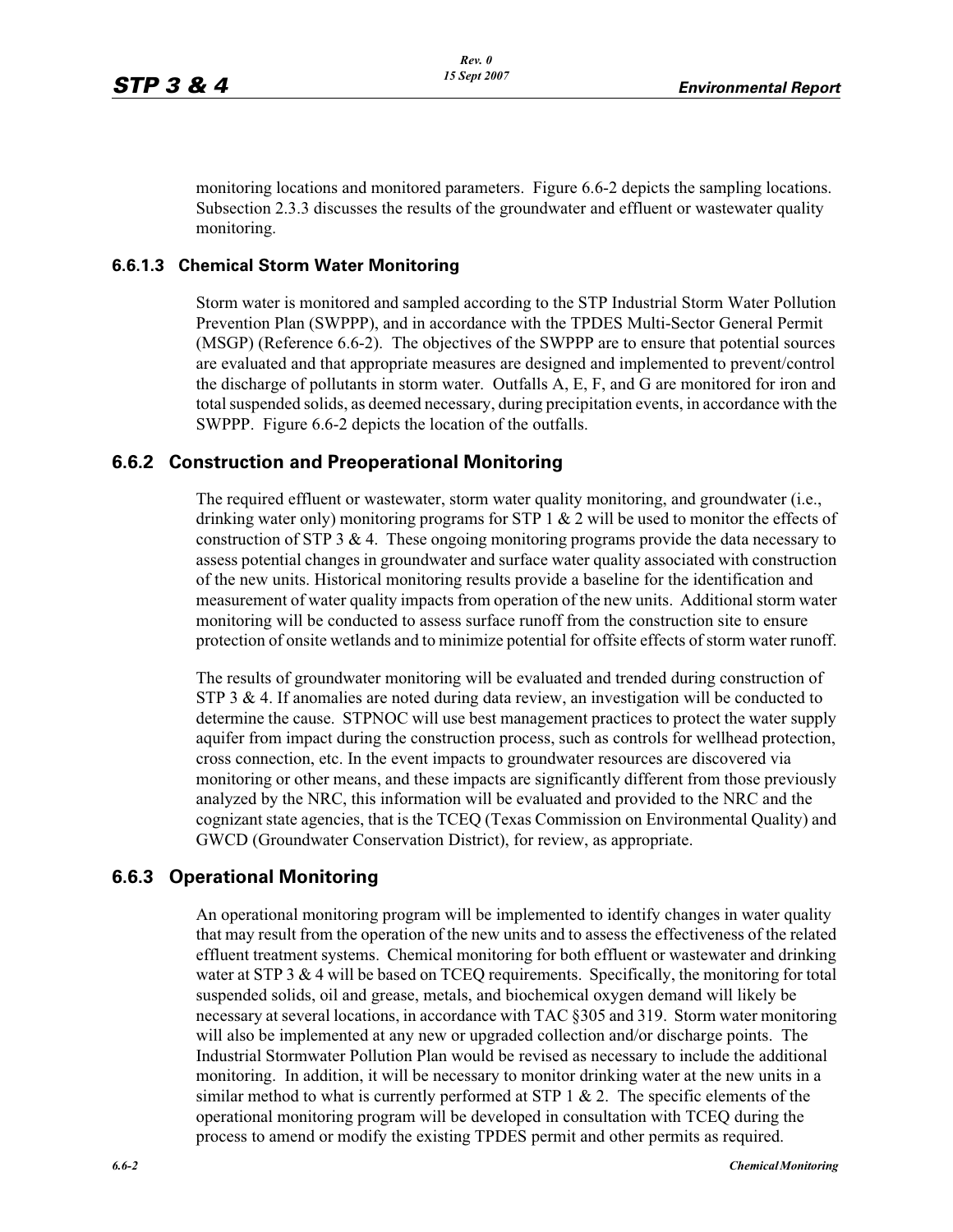## **6.6.4 References**

- 6.6-1 Texas Commission on Environmental Quality, Permit to Discharge Wastes under provisions of Section 402 of the Clean Water Act and Chapter 26 of the Texas Water Code – Texas Pollutant Discharge Elimination System (TPDES) Permit No. WQ0001908000, Austin, Texas, July 27, 2005 (expires December 1, 2009).
- 6.6-2 Texas Commission on Environmental Quality, Multi-Sector Permit– Permit No. TXR050000, Austin, Texas, August 20, 2001.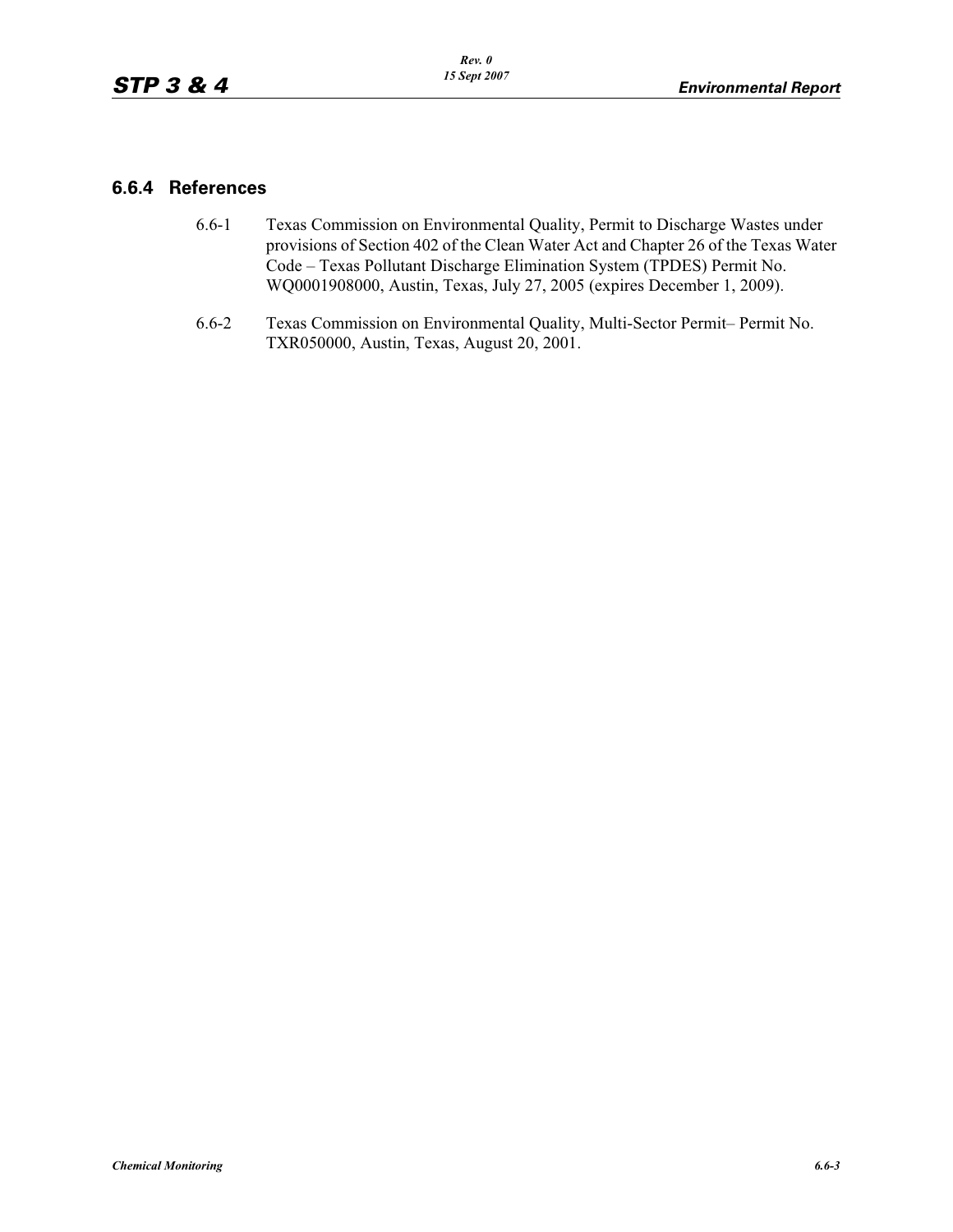| <b>Monitoring Location</b><br>(STP 1 & 2)                               | <b>Constituents (units)</b>         | <b>Frequency</b> | <b>Sample</b><br><b>Type</b> |  |
|-------------------------------------------------------------------------|-------------------------------------|------------------|------------------------------|--|
| 001 (Final Plant Discharge<br>combined waste streams from<br>STP 1 & 2) | Total residual chlorine (mg/L)      | 1/week $[1]$     | Grab                         |  |
| 101 (Units 1 and 2 low volume                                           | Total suspended solids (mg/L)       | 1/week           | Grab                         |  |
| waste sources/metal cleaning<br>waste system discharge)                 | Oil and grease (mg/L)               | 1/week           |                              |  |
| 201 (Units 1 and 2 low volume                                           | Total suspended solids (mg/L)       | 1/week           | Grab                         |  |
| waste discharges and storm<br>water)                                    | Oil and grease (mg/L)               | 1/week           | Grab                         |  |
| 401 (Units 1 and 2 sanitary waste,<br>car wash discharge, and air       | Biochemical oxygen demand<br>(mg/L) | 1/week           | Grab                         |  |
| conditioning condensate)                                                | Total suspended solids (mg/L)       | $1$ /week        | Grab                         |  |
| 501 (Units 1 and 2 metal cleaning                                       | Iron, total (mg/L)                  | 1/week $[1]$     | Grab                         |  |
| waste)                                                                  | Copper, total (mg/L)                | 1/week $[1]$     | Grab                         |  |
| 601 (Units 1 and 2 sanitary<br>sewage, air conditioning                 | Biochemical oxygen demand<br>(mg/L) | 1/week           | Grab                         |  |
| condensate, and HVAC blowdown)                                          | Total suspended solids (mg/L)       | 1/week           | Grab                         |  |

# **Table 6.6-1 Existing Effluent/Wastewater Monitoring Program**

*[1]* When discharge occurs

Source - Reference 6.6-1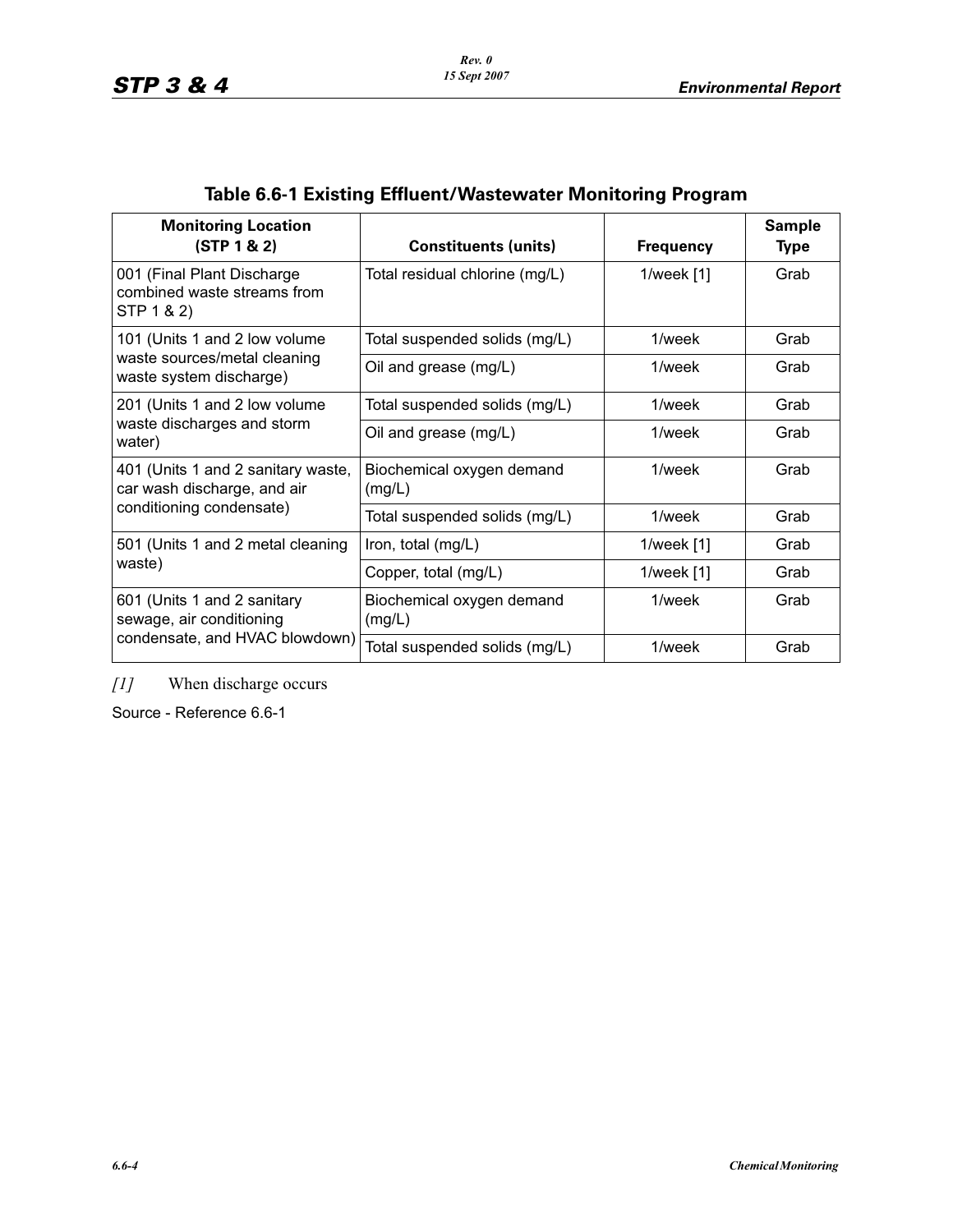| <b>Parameter Monitored</b>   | <b>Frequency</b>  |  |  |
|------------------------------|-------------------|--|--|
| Disinfectant residual        | Daily             |  |  |
| Microbiological contaminants | Monthly           |  |  |
| Pb/Cu [1]                    | Triennial         |  |  |
| MINO <sub>3</sub> [2]        | Triennial         |  |  |
| All Metal [3]                | 6-Year            |  |  |
| NO <sub>3</sub>              | Annual            |  |  |
| HAA5/TTHM [4]                | Triennial         |  |  |
| <b>VOC</b>                   | 6-Year/Annual [5] |  |  |
| ттнм                         | Triennial         |  |  |

### **Table 6.6-2 Drinking Water Monitoring Program Parameters**

Ref: 30 TAC §290

- [1] Lead and Copper are sampled at multiple sampling locations
- [2] Mineral = calcium, chloride, fluoride, magnesium, total nitrate, sodium, sulfate, total hardness, conductivity, total alkalinity, bicarbonate, carbonate, dissolved solids, Calcium Carbonate
- [3] Metals Aluminum, Antimony, Arsenic, Barium, Beryllium, Cadmium, Chromium, Copper, Iron, Lead, Manganese, Mercury, Nickel, Selenium, Silver, Sodium, Thallium, Zinc
- [4] HAA5/TTHM= haloacetic acids /total trihalomethanes
- [5] Dependent on system

Chemical monitoring frequency is subject to change. Monitoring may be increased or reduced by the State based on chemical sampling history or other factors.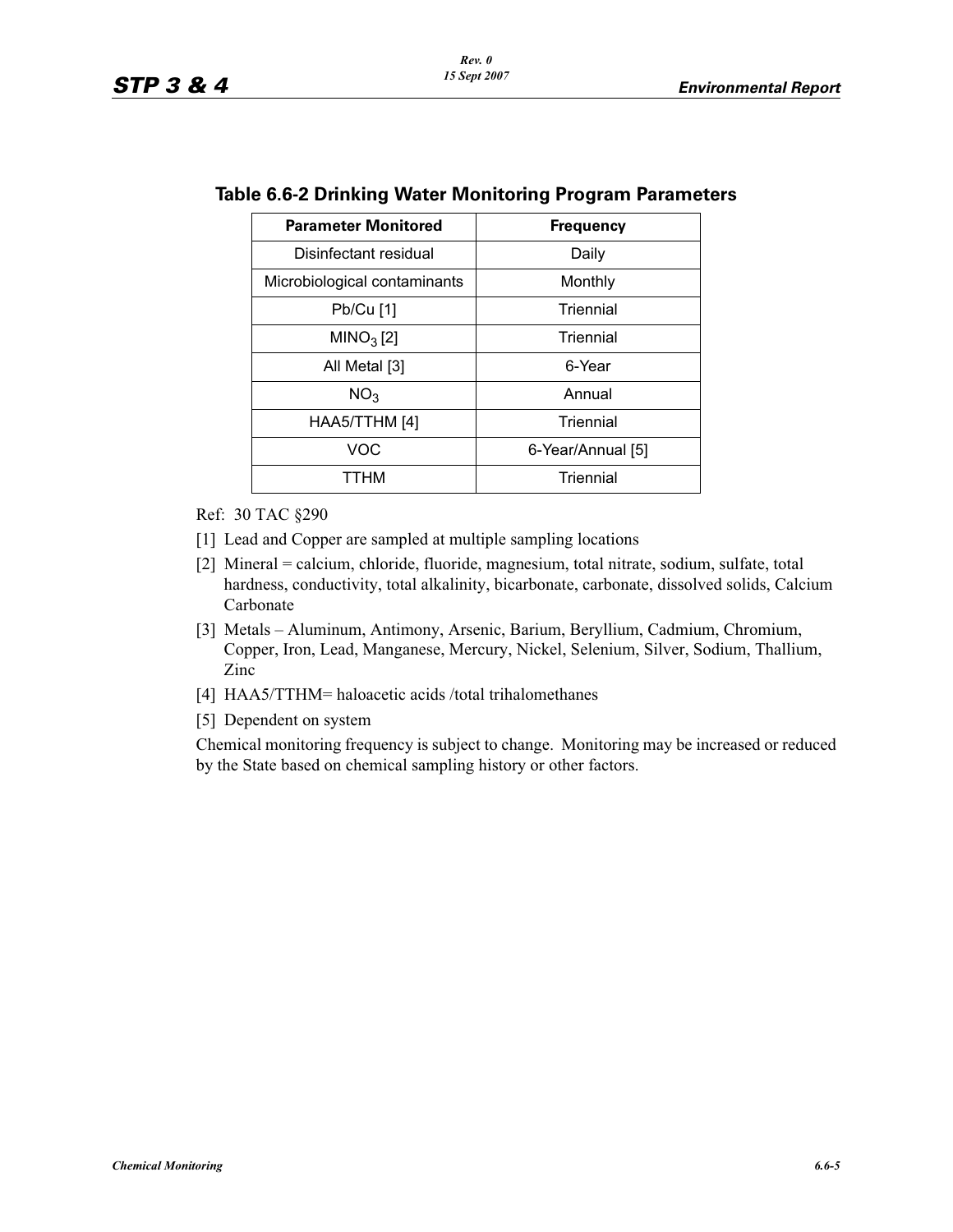|                | <b>Parameters Monitored</b>                |                                                   |                   |                   |                   |         |                            |                             |  |
|----------------|--------------------------------------------|---------------------------------------------------|-------------------|-------------------|-------------------|---------|----------------------------|-----------------------------|--|
| <b>Well ID</b> | <b>Field</b><br><b>Parameters</b><br>$[1]$ | <b>Total</b><br><b>Dissolved</b><br><b>Solids</b> | Inorganic<br>ions | <b>Cations</b>    | <b>Alkalinity</b> | Ammonia | Nitrate/<br><b>Nitrite</b> | Cation/<br>anion<br>balance |  |
| OW-308 U/L     | ا^                                         |                                                   | ٦                 | ٦                 |                   |         |                            |                             |  |
| OW-332 U/L     | ٦                                          |                                                   | 1                 | $\mathbf \Lambda$ | $\mathbf{\hat{}}$ | 1       | 1                          |                             |  |
| OW-408 U/L     | ا^                                         | ٦                                                 | ٦                 | ٦                 | $\mathbf \Lambda$ | ۰       |                            |                             |  |
| OW-420 U       | ٦                                          |                                                   |                   |                   | ᄾ                 |         |                            |                             |  |
| OW-928 U/L     | ٦                                          | ٦                                                 | ٦                 | ٦                 | ᄾ                 |         |                            |                             |  |
| OW-930 U/L     | 1                                          |                                                   |                   |                   |                   |         |                            |                             |  |
| OW-933 U/L     | ٦                                          | ٦                                                 | ٦                 | ٦                 | $\mathbf \Lambda$ | 1       | ۰                          |                             |  |
| OW-934 U/L     |                                            |                                                   |                   |                   |                   |         |                            |                             |  |

# **Table 6.6-3 Groundwater Pre-Application/Operational Monitoring**

*[1]* Temperature, pH, electrical conductivity, turbidity, oxidation-reduction potential, dissolved oxygen

U – Upper aquifer

L – Lower aquifer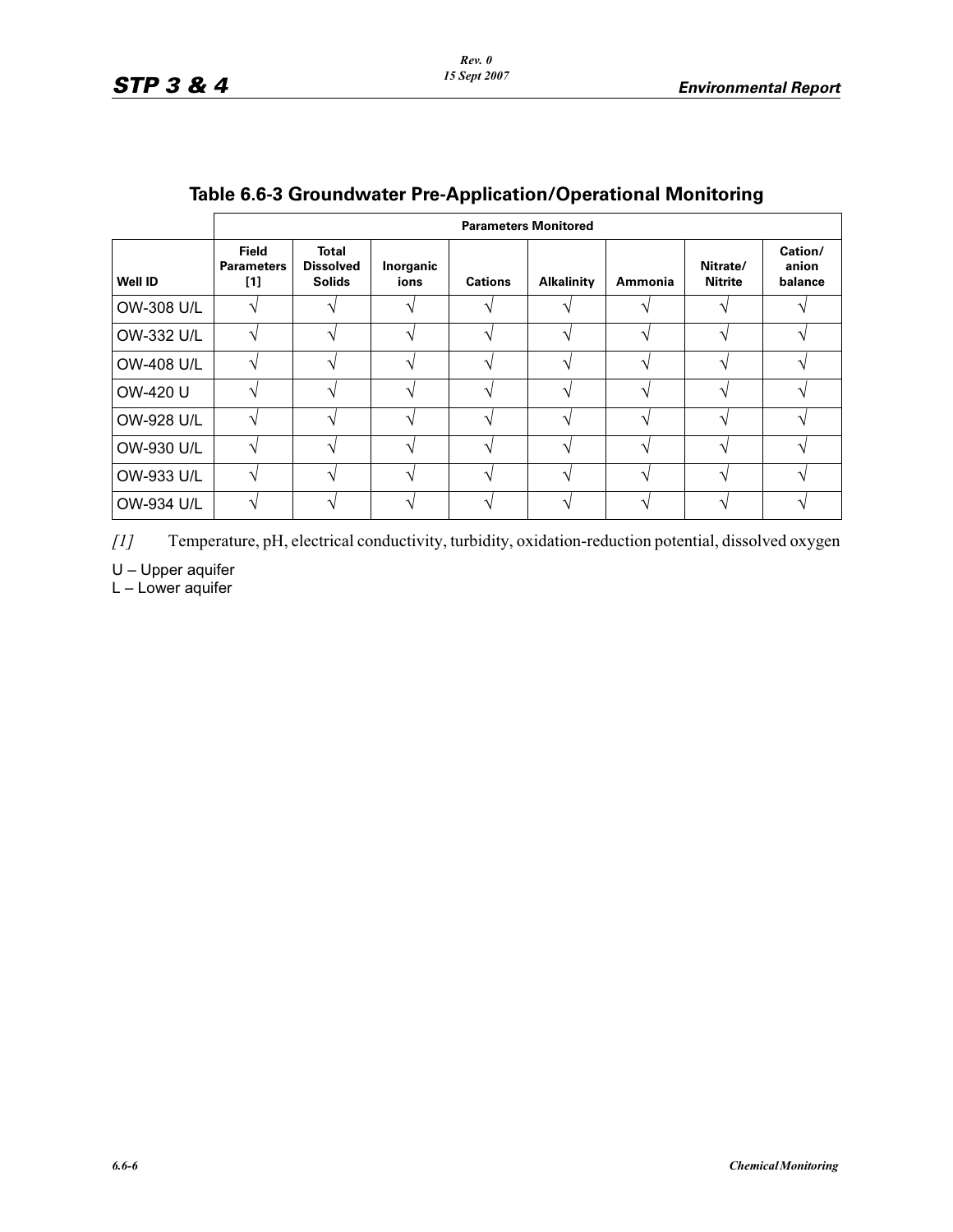